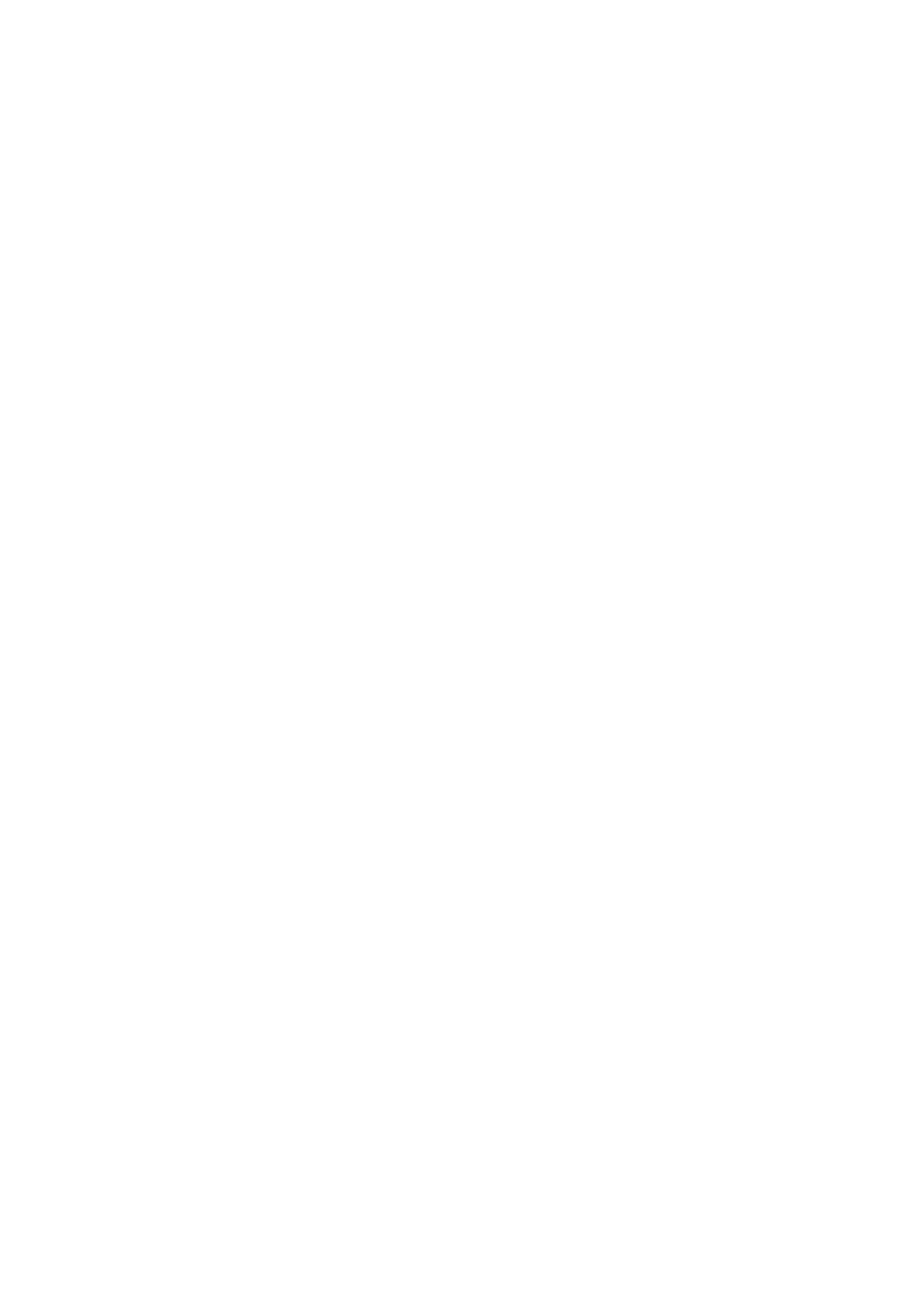| <b>Years since Graduation from Medical School * Position Cross tabulation</b> |           |                                      |            |                 |         |  |
|-------------------------------------------------------------------------------|-----------|--------------------------------------|------------|-----------------|---------|--|
|                                                                               |           |                                      | Position   |                 | Total   |  |
|                                                                               |           |                                      | specialist | medical officer |         |  |
| Years since graduation from                                                   |           |                                      |            |                 |         |  |
| medical school                                                                | $<$ 5     | Count                                | 1          | 31              | 32      |  |
|                                                                               |           | <b>Expected Count</b>                | 12.8       | 19.2            | 32      |  |
|                                                                               |           | % within Years since graduation from |            |                 |         |  |
|                                                                               |           | medical school                       | 3.10%      | 96.90%          | 100.00% |  |
|                                                                               |           | % within Position                    | 2.00%      | 41.30%          | 25.60%  |  |
|                                                                               |           | % of Total                           | 0.80%      | 24.80%          | 25.60%  |  |
|                                                                               | $5 - 10$  | Count                                | 12         | 18              | 30      |  |
|                                                                               |           | <b>Expected Count</b>                | 12         | 18              | 30      |  |
|                                                                               |           | % within Years since graduation from |            |                 |         |  |
|                                                                               |           | medical school                       | 40.00%     | 60.00%          | 100.00% |  |
|                                                                               |           | % within Position                    | 24.00%     | 24.00%          | 24.00%  |  |
|                                                                               |           | % of Total                           | 9.60%      | 14.40%          | 24.00%  |  |
|                                                                               | >10       | Count                                | 37         | 26              | 63      |  |
|                                                                               |           | <b>Expected Count</b>                | 25.2       | 37.8            | 63      |  |
|                                                                               |           | % within Years since graduation from |            |                 |         |  |
|                                                                               |           | medical school                       | 58.70%     | 41.30%          | 100.00% |  |
|                                                                               |           |                                      | 74.00%     | 34.70%          | 50.40%  |  |
|                                                                               |           | <b><i><u>HOIIOHOII</u></i></b>       | 29.60%     | 20.80%          | 50.40%  |  |
| Total                                                                         |           |                                      | 50         | 75              | 125     |  |
|                                                                               |           |                                      | 50         | 75              | 125     |  |
|                                                                               |           | on from                              | 40.00%     | 60.00%          | 100.00% |  |
|                                                                               |           |                                      | 100.00%    | 100.00%         | 100.00% |  |
|                                                                               |           |                                      | 40.00%     | 60.00%          | 100.00% |  |
| <b>UNIVERSITY</b> of the                                                      |           |                                      |            |                 |         |  |
| Chi-Square Tests                                                              |           | <b>WESTERN CAPE</b>                  |            |                 |         |  |
|                                                                               | Value     | Df                                   | sided)     | Asymp. Sig. (2- |         |  |
| Pearson Chi-Square                                                            | 27.339(a) |                                      | 2<br>0.000 |                 |         |  |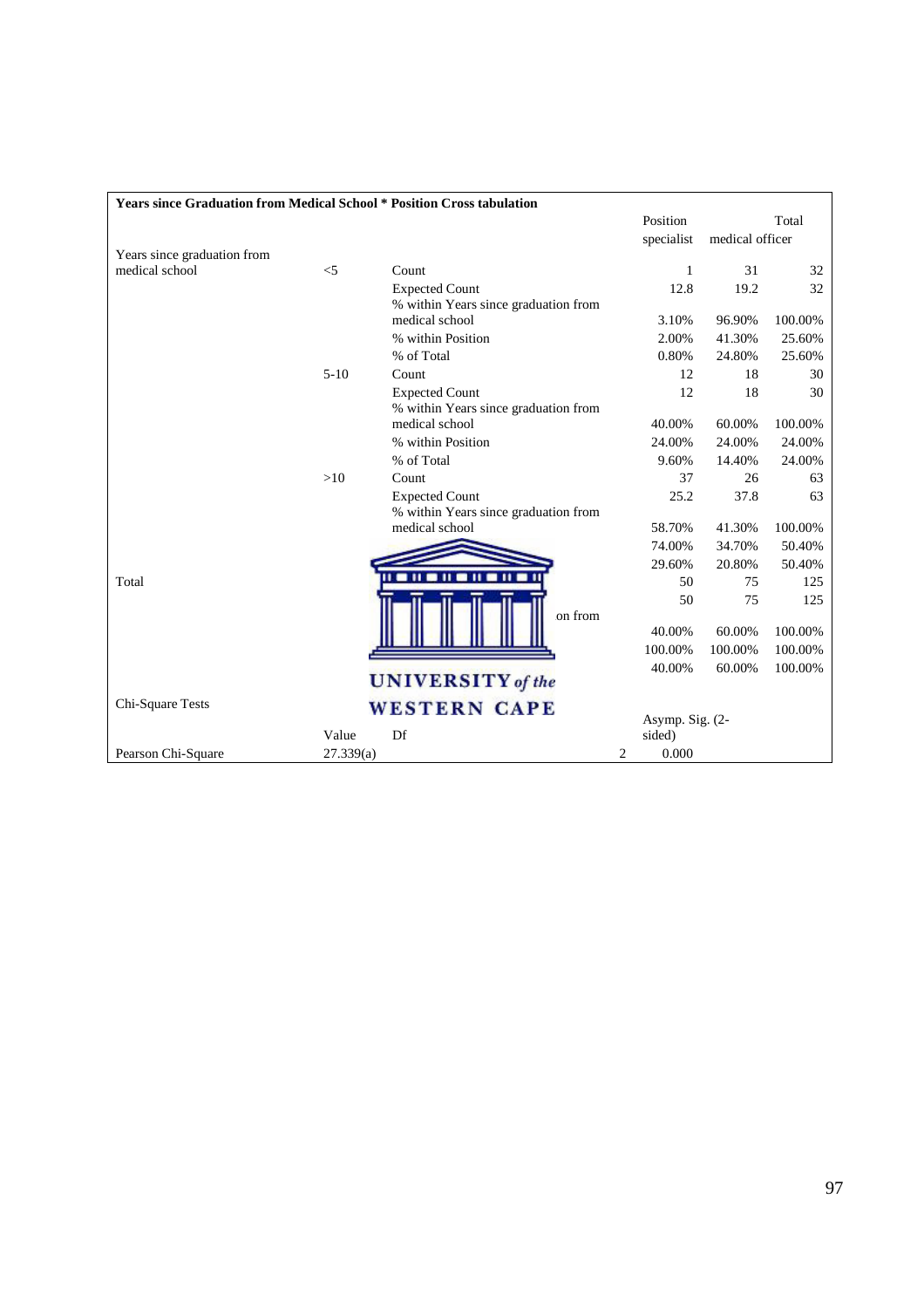| <b>Number of Years in Public Sector * Position Cross tabulation</b> |           |                                                             |                               |         |         |  |  |  |
|---------------------------------------------------------------------|-----------|-------------------------------------------------------------|-------------------------------|---------|---------|--|--|--|
|                                                                     |           |                                                             | Position                      | Total   |         |  |  |  |
|                                                                     |           |                                                             | specialist<br>medical officer |         |         |  |  |  |
| Number of years in public                                           |           |                                                             |                               |         |         |  |  |  |
| sector                                                              | $<$ 5     | Count                                                       | $\overline{4}$                | 37      | 41      |  |  |  |
|                                                                     |           | <b>Expected Count</b><br>% within Number of years in public | 16.6                          | 24.4    | 41      |  |  |  |
|                                                                     |           | sector                                                      | 9.80%                         | 90.20%  | 100.00% |  |  |  |
|                                                                     |           | % within Position                                           | 7.80%                         | 49.30%  | 32.50%  |  |  |  |
|                                                                     |           | % of Total                                                  | 3.20%                         | 29.40%  | 32.50%  |  |  |  |
|                                                                     | 5/10/2008 | Count                                                       | 17                            | 20      | 37      |  |  |  |
|                                                                     |           | <b>Expected Count</b><br>% within Number of years in public | 15                            | 22      | 37      |  |  |  |
|                                                                     |           | sector                                                      | 45.90%                        | 54.10%  | 100.00% |  |  |  |
|                                                                     |           | % within Position                                           | 33.30%                        | 26.70%  | 29.40%  |  |  |  |
|                                                                     |           | % of Total                                                  | 13.50%                        | 15.90%  | 29.40%  |  |  |  |
|                                                                     | >10       | Count                                                       | 30                            | 18      | 48      |  |  |  |
|                                                                     |           | <b>Expected Count</b><br>% within Number of years in public | 19.4                          | 28.6    | 48      |  |  |  |
|                                                                     |           | sector                                                      | 62.50%                        | 37.50%  | 100.00% |  |  |  |
|                                                                     |           | % within Position                                           | 58.80%                        | 24.00%  | 38.10%  |  |  |  |
|                                                                     |           | % of Total                                                  | 23.80%                        | 14.30%  | 38.10%  |  |  |  |
| Total                                                               |           | Count                                                       | 51                            | 75      | 126     |  |  |  |
|                                                                     |           | <b>Expected Count</b><br>% within Number of years in public | 51                            | 75      | 126     |  |  |  |
|                                                                     |           | sector                                                      | 40.50%                        | 59.50%  | 100.00% |  |  |  |
|                                                                     |           | % within Position                                           | 100.00%                       | 100.00% | 100.00% |  |  |  |
|                                                                     |           | % of Total<br><b>ERSITY</b> of the                          | 40.50%                        | 59.50%  | 100.00% |  |  |  |
| Chi-Square Tests                                                    |           | <b><i>APE</i></b><br>WESTERN                                |                               |         |         |  |  |  |
|                                                                     | Value     | Df                                                          | Asymp. Sig. (2-sided)         |         |         |  |  |  |
| Pearson Chi-Square                                                  | 26.183(a) | 2                                                           | 0.000                         |         |         |  |  |  |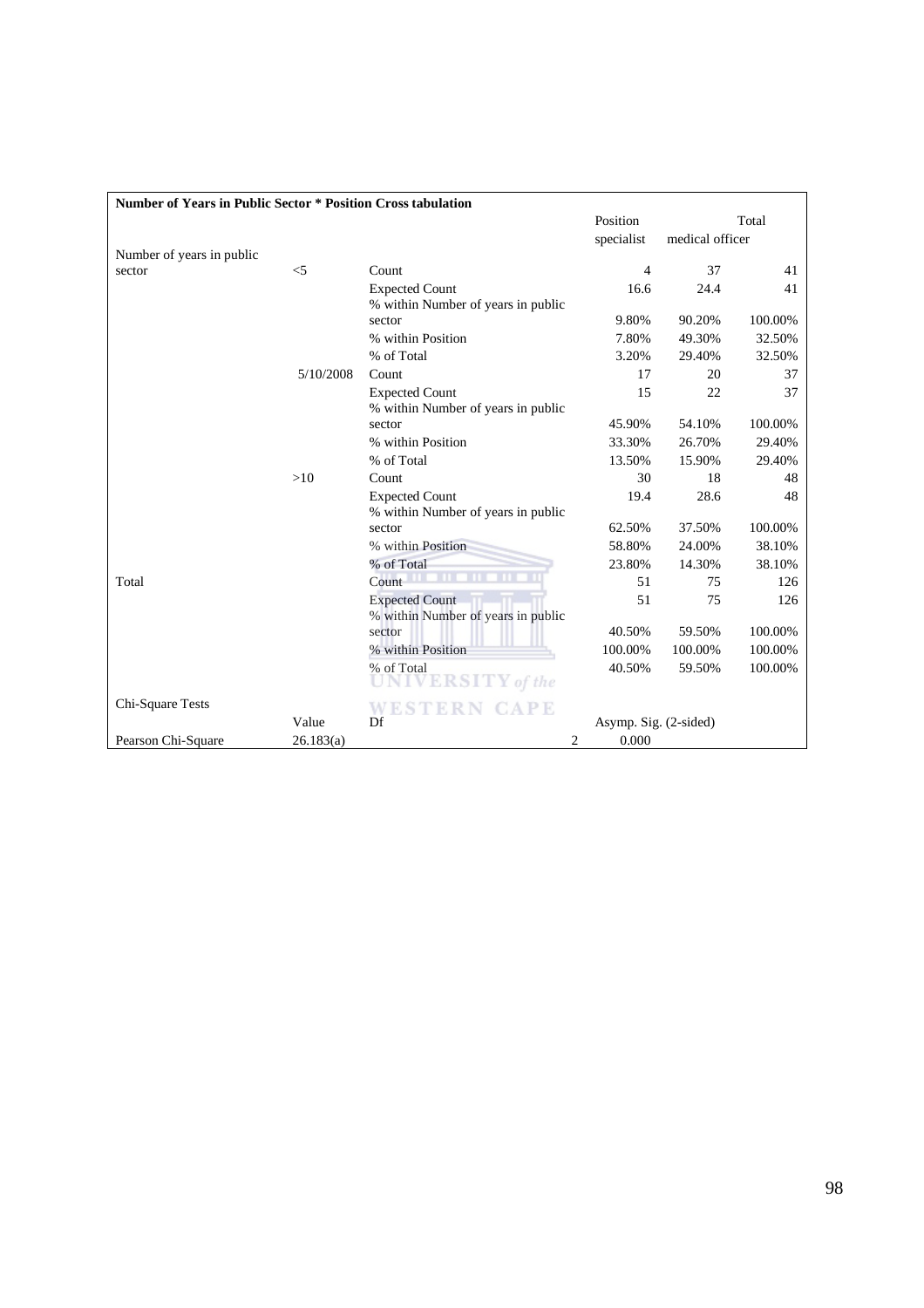|                                    |          | Number of Years in Public Sector * Do you Intend to Change Your Sector of Employment within the next |                                                                                    |         |         |
|------------------------------------|----------|------------------------------------------------------------------------------------------------------|------------------------------------------------------------------------------------|---------|---------|
| <b>Five Years Cross tabulation</b> |          |                                                                                                      | Do you intend to change<br>your sector of employment<br>within the next five years | Total   |         |
|                                    |          |                                                                                                      | Yes<br>No                                                                          |         |         |
| Number of                          |          |                                                                                                      |                                                                                    |         |         |
| years in public<br>sector          | $<$ 5    | Count                                                                                                | 31                                                                                 | 13      | 44      |
|                                    |          |                                                                                                      |                                                                                    |         |         |
|                                    |          | <b>Expected Count</b><br>% within Number of years in public                                          | 25.5                                                                               | 18.5    | 44      |
|                                    |          | sector                                                                                               | 70.50%                                                                             | 29.50%  | 100.00% |
|                                    |          | % within Do you intend to change                                                                     |                                                                                    |         |         |
|                                    |          | your sector of employment within the                                                                 |                                                                                    |         |         |
|                                    |          | next five years                                                                                      | 40.80%                                                                             | 23.60%  | 33.60%  |
|                                    |          | % of Total                                                                                           | 23.70%                                                                             | 9.90%   | 33.60%  |
|                                    | $5 - 10$ | Count                                                                                                | 26                                                                                 | 15      | 41      |
|                                    |          | <b>Expected Count</b>                                                                                | 23.8                                                                               | 17.2    | 41      |
|                                    |          | % within Number of years in public                                                                   |                                                                                    |         |         |
|                                    |          | sector                                                                                               | 63.40%                                                                             | 36.60%  | 100.00% |
|                                    |          | % within Do you intend to change                                                                     |                                                                                    |         |         |
|                                    |          | your sector of employment within the                                                                 | 34.20%                                                                             |         |         |
|                                    |          | next five years<br>% of Total                                                                        |                                                                                    | 27.30%  | 31.30%  |
|                                    | >10      | Count                                                                                                | 19.80%                                                                             | 11.50%  | 31.30%  |
|                                    |          |                                                                                                      | 19                                                                                 | 27      | 46      |
|                                    |          | <b>Expected Count</b><br>% within Number of years in public                                          | 26.7                                                                               | 19.3    | 46      |
|                                    |          | sector                                                                                               | 41.30%                                                                             | 58.70%  | 100.00% |
|                                    |          | % within Do you intend to change                                                                     |                                                                                    |         |         |
|                                    |          | your sector of employment within the<br>next five years                                              | 25.00%                                                                             | 49.10%  |         |
|                                    |          | % of Total                                                                                           |                                                                                    |         | 35.10%  |
| Total                              |          | ESTERN                                                                                               | 14.50%                                                                             | 20.60%  | 35.10%  |
|                                    |          | Count                                                                                                | 76                                                                                 | 55      | 131     |
|                                    |          | <b>Expected Count</b><br>% within Number of years in public                                          | 76                                                                                 | 55      | 131     |
|                                    |          | sector                                                                                               | 58.00%                                                                             | 42.00%  | 100.00% |
|                                    |          | % within Do you intend to change                                                                     |                                                                                    |         |         |
|                                    |          | your sector of employment within the                                                                 |                                                                                    |         |         |
|                                    |          | next five years                                                                                      | 100.00%                                                                            | 100.00% | 100.00% |
|                                    |          | % of Total                                                                                           | 58.00%                                                                             | 42.00%  | 100.00% |
|                                    |          |                                                                                                      |                                                                                    |         |         |
| Chi-Square Tests                   |          |                                                                                                      |                                                                                    |         |         |
|                                    | Value    | Df                                                                                                   | Asymp. Sig. (2-sided)                                                              |         |         |
| Pearson Chi-                       |          |                                                                                                      |                                                                                    |         |         |
| Square                             | 8.560(a) | $\overline{2}$                                                                                       |                                                                                    | 0.014   |         |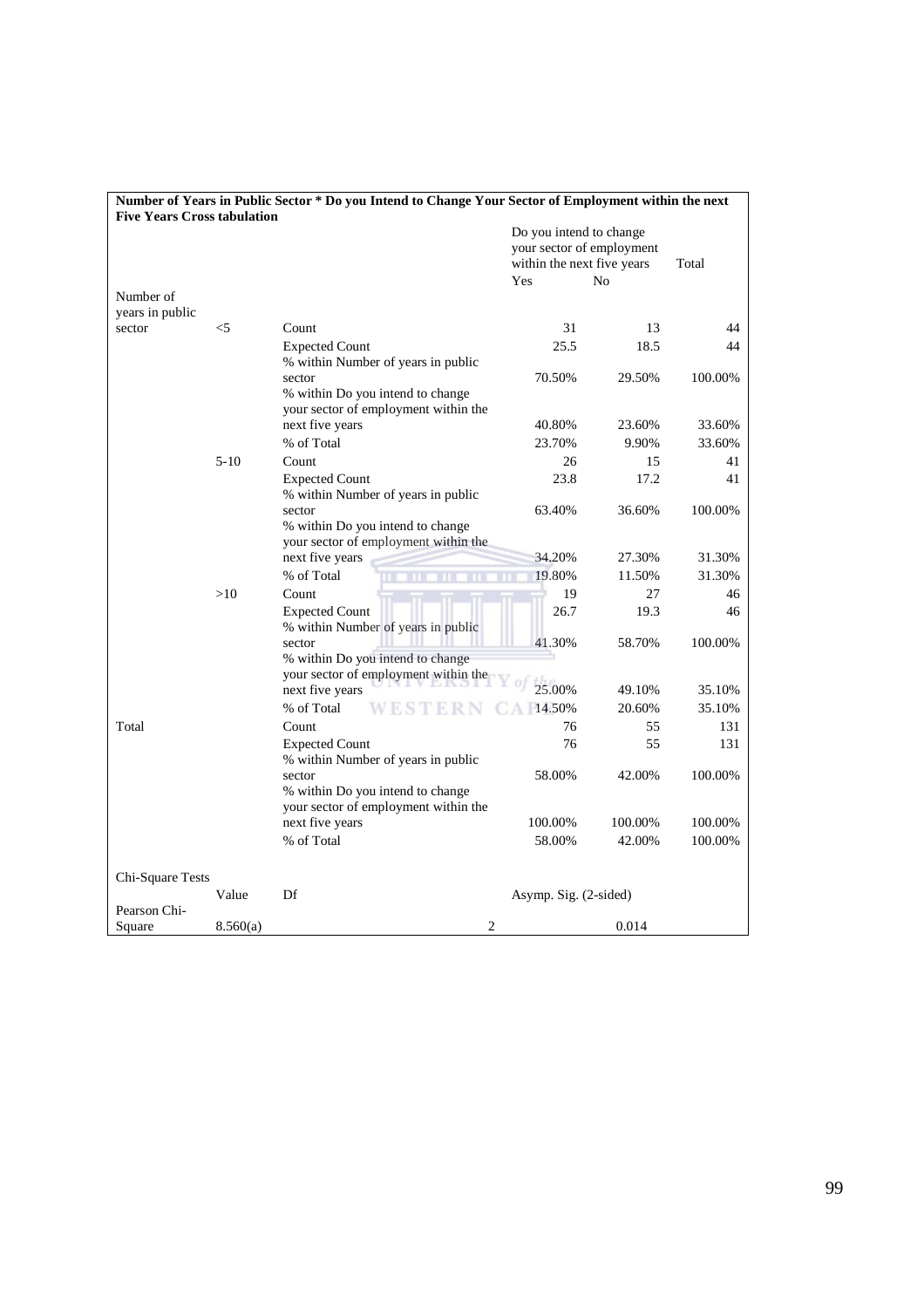| <b>Position * Hospital Level Cross tabulation</b> |                    |                                        |                       |          |          |         |  |
|---------------------------------------------------|--------------------|----------------------------------------|-----------------------|----------|----------|---------|--|
|                                                   |                    |                                        | Hospital level        |          |          | Total   |  |
|                                                   |                    |                                        | District              | Regional | Tertiary |         |  |
| Position                                          | specialist         | Count                                  | $\overline{2}$        | 9        | 39       | 50      |  |
|                                                   |                    | <b>Expected Count</b>                  | 11.8                  | 14.6     | 23.6     | 50      |  |
|                                                   |                    | % within Position<br>% within Hospital | 4.00%                 | 18.00%   | 78.00%   | 100.00% |  |
|                                                   |                    | level                                  | 6.90%                 | 25.00%   | 67.20%   | 40.70%  |  |
|                                                   |                    | % of Total                             | 1.60%                 | 7.30%    | 31.70%   | 40.70%  |  |
|                                                   | medical<br>officer | Count                                  | 27                    | 27       | 19       | 73      |  |
|                                                   |                    | <b>Expected Count</b>                  | 17.2                  | 21.4     | 34.4     | 73      |  |
|                                                   |                    | % within Position<br>% within Hospital | 37.00%                | 37.00%   | 26.00%   | 100.00% |  |
|                                                   |                    | level                                  | 93.10%                | 75.00%   | 32.80%   | 59.30%  |  |
|                                                   |                    | % of Total                             | 22.00%                | 22.00%   | 15.40%   | 59.30%  |  |
| Total                                             |                    | Count                                  | 29                    | 36       | 58       | 123     |  |
|                                                   |                    | <b>Expected Count</b>                  | 29                    | 36       | 58       | 123     |  |
|                                                   |                    | % within Position<br>% within Hospital | 23.60%                | 29.30%   | 47.20%   | 100.00% |  |
|                                                   |                    | level                                  | 100.00%               | 100.00%  | 100.00%  | 100.00% |  |
|                                                   |                    | % of Total                             | 23.60%                | 29.30%   | 47.20%   | 100.00% |  |
| Chi-Square Tests                                  |                    |                                        |                       |          |          |         |  |
|                                                   | Value              | Df                                     | Asymp. Sig. (2-sided) |          |          |         |  |
| Pearson Chi-                                      |                    | $\overline{2}$                         | of the<br>0.000       |          |          |         |  |
| Square                                            | 34.348(a)          |                                        |                       |          |          |         |  |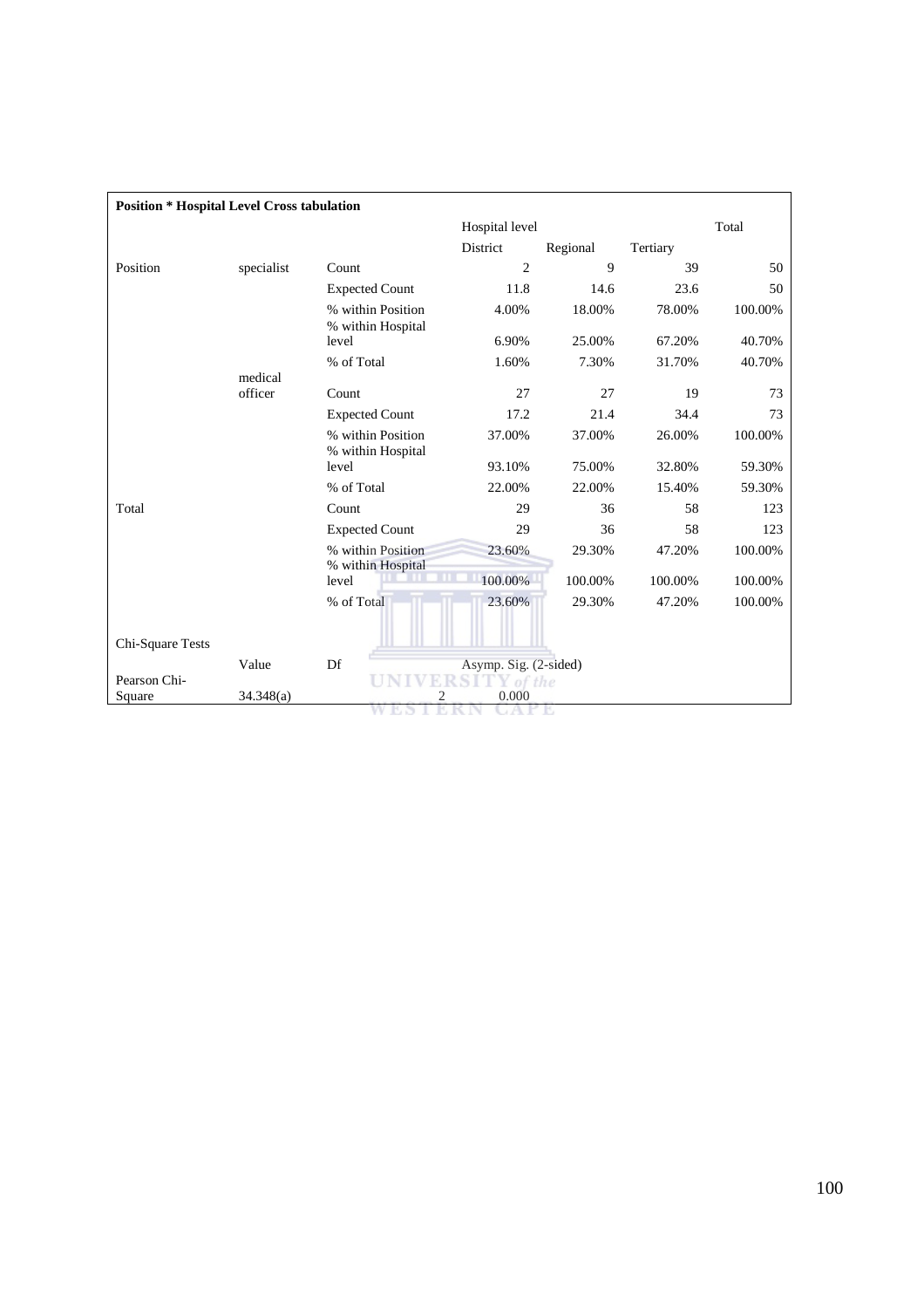| Number of Hours Worked per Week in Patient Care * Number of Patients seen in an Average Week Cross tabulation |        |                                                   |           |                                            |                               |                  |                  |                  |         |
|---------------------------------------------------------------------------------------------------------------|--------|---------------------------------------------------|-----------|--------------------------------------------|-------------------------------|------------------|------------------|------------------|---------|
|                                                                                                               |        |                                                   |           | Number of patients seen in an average week |                               |                  |                  |                  | Total   |
|                                                                                                               |        |                                                   | $<$ 50    |                                            | 50-99                         | 100-149          | 150-199          | >200             |         |
| Number of hours                                                                                               |        |                                                   |           |                                            |                               |                  |                  |                  |         |
| worked per week                                                                                               |        |                                                   |           |                                            |                               |                  |                  |                  |         |
| in patient care                                                                                               | $<$ 20 | Count                                             |           | 6                                          | $\mathbf{0}$                  | $\boldsymbol{0}$ | $\boldsymbol{0}$ | $\overline{0}$   | 6       |
|                                                                                                               |        | <b>Expected Count</b><br>% within Number of hours |           | 1.9                                        | 1.4                           | 1.2              | 0.6              | 0.8              | 6       |
|                                                                                                               |        | worked per week in patient                        |           |                                            |                               |                  |                  |                  |         |
|                                                                                                               |        | care                                              |           | 100.00%                                    | 0.00%                         | 0.00%            | 0.00%            | 0.00%            | 100.00% |
|                                                                                                               |        | % within Number of patients                       |           |                                            |                               |                  |                  |                  |         |
|                                                                                                               |        | seen in an average week                           |           | 14.60%                                     | 0.00%                         | 0.00%            | 0.00%            | 0.00%            | 4.70%   |
|                                                                                                               |        | % of Total                                        |           | 4.70%                                      | 0.00%                         | 0.00%            | 0.00%            | 0.00%            | 4.70%   |
|                                                                                                               | 20-39  | Count                                             |           | 11                                         | 2                             | 1                | $\boldsymbol{0}$ | $\boldsymbol{0}$ | 14      |
|                                                                                                               |        | <b>Expected Count</b>                             |           | 4.5                                        | 3.3                           | 2.8              | 1.4              | 2                | 14      |
|                                                                                                               |        | % within Number of hours                          |           |                                            |                               |                  |                  |                  |         |
|                                                                                                               |        | worked per week in patient                        |           |                                            |                               |                  |                  |                  |         |
|                                                                                                               |        | care                                              |           | 78.60%                                     | 14.30%                        | 7.10%            | 0.00%            | 0.00%            | 100.00% |
|                                                                                                               |        | % within Number of patients                       |           |                                            |                               |                  |                  |                  |         |
|                                                                                                               |        | seen in an average week                           |           | 26.80%                                     | 6.70%                         | 3.80%            | 0.00%            | 0.00%            | 10.90%  |
|                                                                                                               |        | % of Total                                        |           | 8.60%                                      | 1.60%                         | 0.80%            | 0.00%            | 0.00%            | 10.90%  |
|                                                                                                               | 40-59  | Count                                             |           | 16                                         | 16                            | 14               | 3                | 6                | 55      |
|                                                                                                               |        | <b>Expected Count</b>                             |           | 17.6                                       | 12.9                          | 11.2             | 5.6              | 7.7              | 55      |
|                                                                                                               |        | % within Number of hours                          |           | I II I                                     | ш<br>ш                        |                  |                  |                  |         |
|                                                                                                               |        | worked per week in patient<br>care                |           | 29.10%                                     | 29.10%                        | 25.50%           | 5.50%            | 10.90%           | 100.00% |
|                                                                                                               |        | % within Number of patients                       |           |                                            |                               |                  |                  |                  |         |
|                                                                                                               |        | seen in an average week                           |           | 39.00%                                     | 53.30%                        | 53.80%           | 23.10%           | 33.30%           | 43.00%  |
|                                                                                                               |        | % of Total                                        |           | 12.50%                                     | 12.50%                        | 10.90%           | 2.30%            | 4.70%            | 43.00%  |
|                                                                                                               | 60-70  | Count                                             |           |                                            | $RSI\,Y$ of the <sup>10</sup> | 7                | 7                | 3                | 33      |
|                                                                                                               |        | <b>Expected Count</b>                             |           | 10.6                                       | 7.7                           | 6.7              | 3.4              | 4.6              | 33      |
|                                                                                                               |        | % within Number of hours                          |           | ERN                                        |                               |                  |                  |                  |         |
|                                                                                                               |        | worked per week in patient                        |           |                                            |                               |                  |                  |                  |         |
|                                                                                                               |        | care                                              |           | 18.20%                                     | 30.30%                        | 21.20%           | 21.20%           | 9.10%            | 100.00% |
|                                                                                                               |        | % within Number of patients                       |           |                                            |                               |                  |                  |                  |         |
|                                                                                                               |        | seen in an average week                           |           | 14.60%                                     | 33.30%                        | 26.90%           | 53.80%           | 16.70%           | 25.80%  |
|                                                                                                               |        | % of Total                                        |           | 4.70%                                      | 7.80%                         | 5.50%            | 5.50%            | 2.30%            | 25.80%  |
|                                                                                                               | >80    | Count                                             |           | 2                                          | $\overline{c}$                | 4                | 3                | 9                | 20      |
|                                                                                                               |        | <b>Expected Count</b>                             |           | 6.4                                        | 4.7                           | 4.1              | $\overline{2}$   | 2.8              | 20      |
|                                                                                                               |        | % within Number of hours                          |           |                                            |                               |                  |                  |                  |         |
|                                                                                                               |        | worked per week in patient                        |           | 10.00%                                     | 10.00%                        | 20.00%           | 15.00%           | 45.00%           | 100.00% |
|                                                                                                               |        | care<br>% within Number of patients               |           |                                            |                               |                  |                  |                  |         |
|                                                                                                               |        | seen in an average week                           |           | 4.90%                                      | 6.70%                         | 15.40%           | 23.10%           | 50.00%           | 15.60%  |
|                                                                                                               |        | % of Total                                        |           | 1.60%                                      | 1.60%                         | 3.10%            | 2.30%            | 7.00%            | 15.60%  |
| Total                                                                                                         |        | Count                                             |           | 41                                         | 30                            | 26               | 13               | 18               | 128     |
|                                                                                                               |        | <b>Expected Count</b>                             |           | 41                                         | 30                            | 26               | 13               | 18               | 128     |
|                                                                                                               |        | % within Number of hours                          |           |                                            |                               |                  |                  |                  |         |
|                                                                                                               |        | worked per week in patient                        |           |                                            |                               |                  |                  |                  |         |
|                                                                                                               |        | care                                              |           | 32.00%                                     | 23.40%                        | 20.30%           | 10.20%           | 14.10%           | 100.00% |
|                                                                                                               |        | % within Number of patients                       |           |                                            |                               |                  |                  |                  |         |
|                                                                                                               |        | seen in an average week                           |           | 100.00%                                    | 100.00%                       | 100.00%          | 100.00%          | 100.00%          | 100.00% |
|                                                                                                               |        | % of Total                                        |           | 32.00%                                     | 23.40%                        | 20.30%           | 10.20%           | 14.10%           | 100.00% |
|                                                                                                               |        |                                                   |           |                                            |                               |                  |                  |                  |         |
| Chi-Square Tests                                                                                              |        |                                                   |           |                                            |                               |                  |                  |                  |         |
|                                                                                                               |        |                                                   |           |                                            | Asymp.                        |                  |                  |                  |         |
|                                                                                                               |        |                                                   |           |                                            | $Sig. (2-$                    |                  |                  |                  |         |
|                                                                                                               |        |                                                   | Value     | Df                                         | sided)                        |                  |                  |                  |         |
| Pearson Chi-Square                                                                                            |        |                                                   | 56.337(a) | 16                                         |                               |                  |                  |                  | 0.000   |
|                                                                                                               |        |                                                   |           |                                            |                               |                  |                  |                  |         |